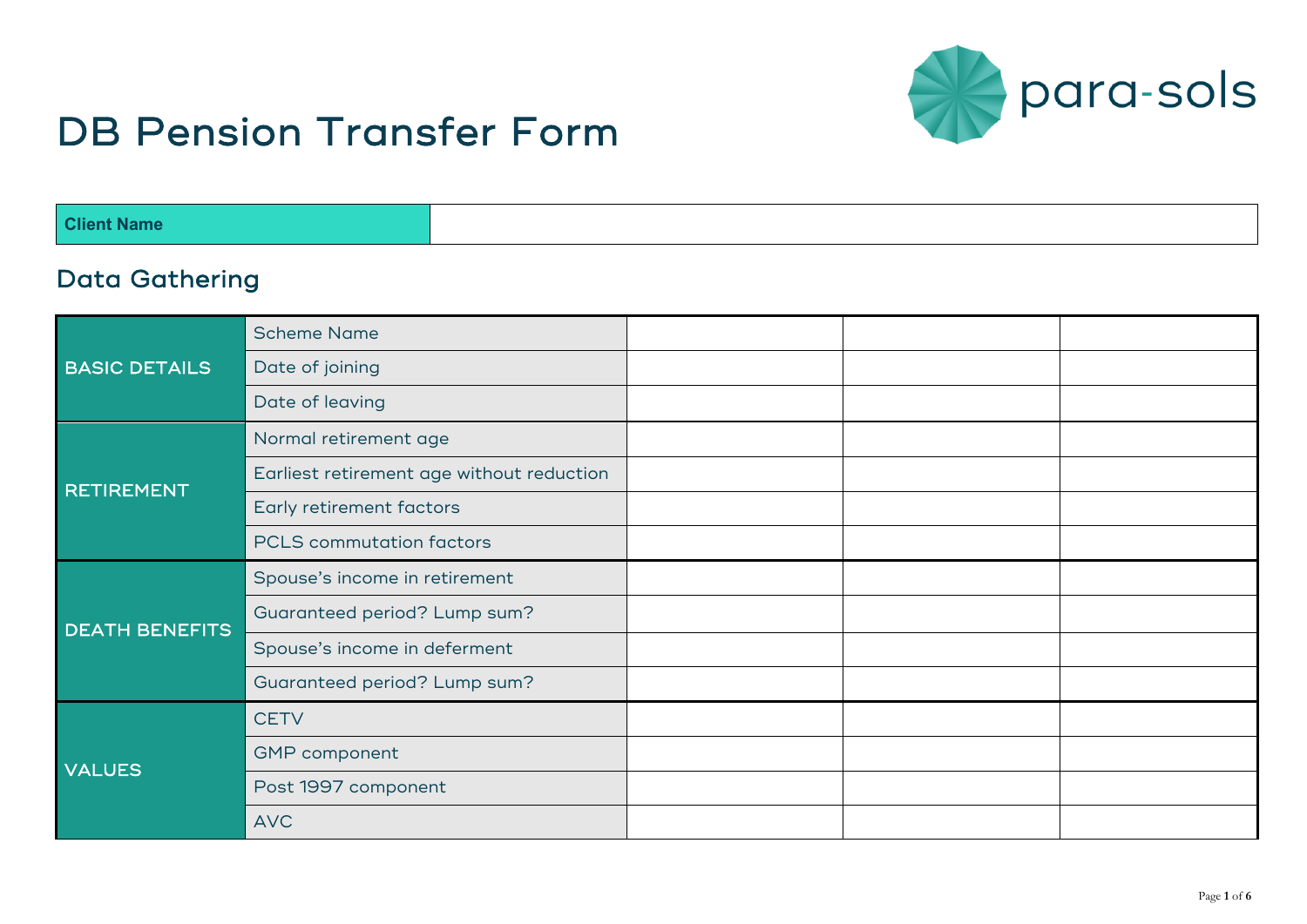| BENEFITS AT<br>DATE OF<br>LEAVING | Pre 97 excess                                                                                                |  |  |
|-----------------------------------|--------------------------------------------------------------------------------------------------------------|--|--|
|                                   | Post 97 excess                                                                                               |  |  |
|                                   | Pre 88 GMP                                                                                                   |  |  |
|                                   | Post 88 GMP                                                                                                  |  |  |
|                                   | Other                                                                                                        |  |  |
| NOTES                             | e.g. bridging pension? State pension<br>deduction?<br>Any other factors to be mindful of with<br>the scheme. |  |  |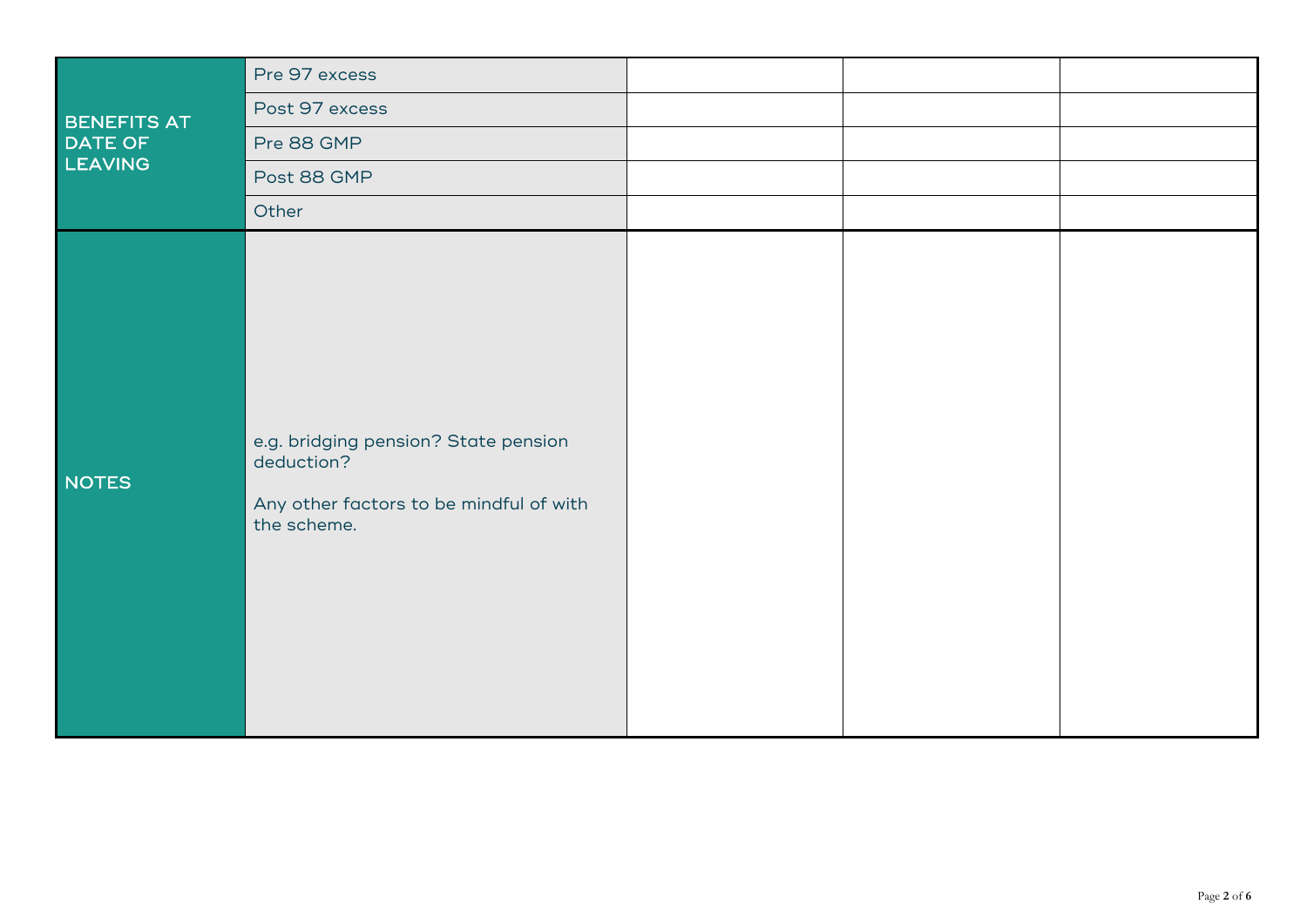## Document Checklist

| Documents                                                                            | On file? |
|--------------------------------------------------------------------------------------|----------|
| Fact find, Knowledge & Experience form & Risk Profiler                               |          |
| Client Defined Benefit Attitude Questionnaire                                        |          |
| Ceding Scheme Details / full preserved benefit details                               |          |
| TVC report - with and without PCLS and to NRD plus the anticipated retirement age    |          |
| Immediate retirement quote (if applicable to client objectives)                      |          |
| Cash flow forecasts with consideration over position on death (if applicable)        |          |
| Illustration of proposed SHP/PPP or Section 32                                       |          |
| New Employer Scheme Details (if available - this must be assessed for a transfer in) |          |
| <b>Suitability Letter</b>                                                            |          |
| Relevant KIIDs and KFDs                                                              |          |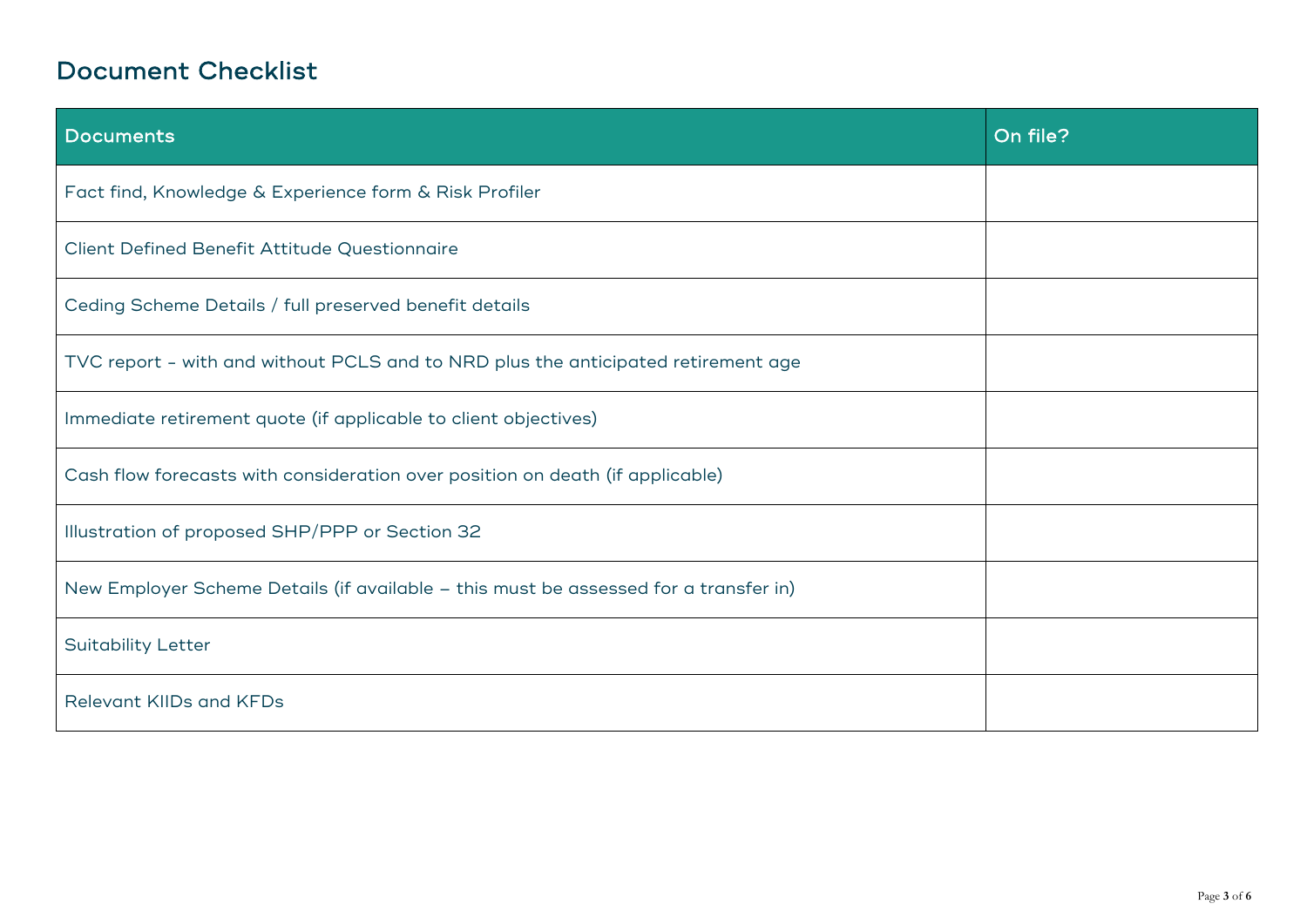# Know your client

| <b>Key considerations</b>                                                                                                                                                                                                                                                        | <b>Notes</b> |
|----------------------------------------------------------------------------------------------------------------------------------------------------------------------------------------------------------------------------------------------------------------------------------|--------------|
| <b>Aims and Objectives</b><br>Reason for meeting/clients concerns, clients current age, employment status, does the client want to retire<br>early? Other pension plans etc.                                                                                                     |              |
| <b>Clients Attitude to Risk &amp; Capacity for Loss</b><br>With discussions via a file note or on Factfind                                                                                                                                                                       |              |
| <b>Clients priorities</b><br>Income or death benefits? Maximum income or flexibility? Etc.                                                                                                                                                                                       |              |
| <b>Clients other Assets</b><br>What other assets does the client hold? Have these been taken into account? Is there an IHT issue?                                                                                                                                                |              |
| Income needs<br>Clearly document what income the client requires, and from what age. Then document what income is already<br>available, in particular secured income (state pension etc)                                                                                         |              |
| What Options are available to the client and what was discussed and discounted?<br>- remain in scheme / defer making any decisions<br>- refund of contributions (if under 2 years membership)<br>transfer to SHP/PP / S32<br>transfer to new employers scheme<br>- take benefits |              |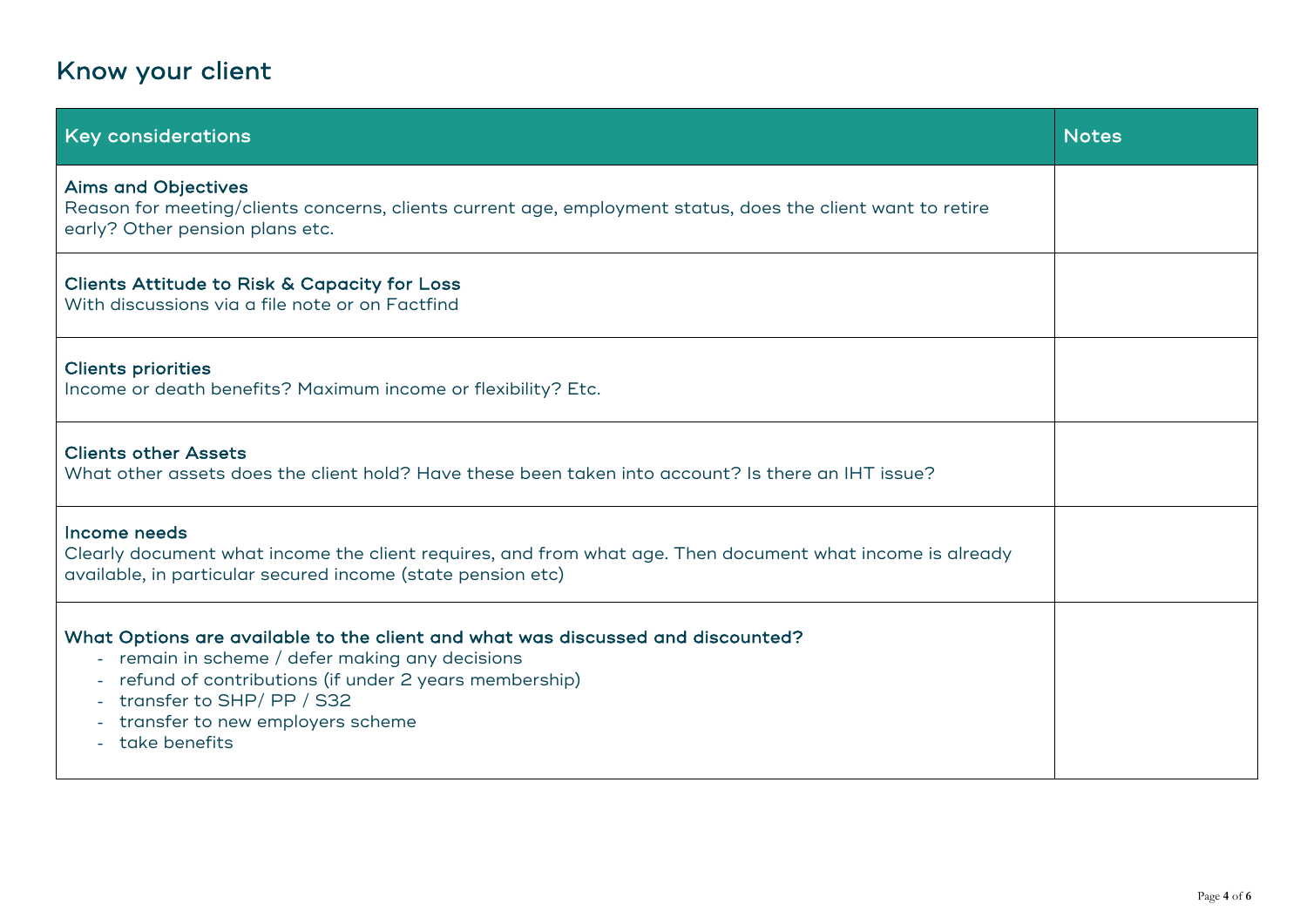### Research

| Research                                                                                                                                                                                                                                                                         | <b>Notes</b> |
|----------------------------------------------------------------------------------------------------------------------------------------------------------------------------------------------------------------------------------------------------------------------------------|--------------|
| <b>Cashflows</b><br>At least one based on keeping the scheme in place and one based on transfer. Additional scenarios to reflect<br>possible client pathways if appropriate. Showing differing growth rates to stress test.                                                      |              |
| Comparison table of pension at NRD.<br>This should include existing scheme v PPP/SHP. Pensions should be clarified at lower and higher growth<br>assumptions at NRA for all options. All options need to be addressed before any can be discounted and a<br>recommendation made. |              |
| Explain the same at ERD (if applicable to client's requirements)                                                                                                                                                                                                                 |              |
| <b>Comparison of PCLS</b><br>Again, this needs to be explained for all options at lower and higher growth assumptions at NRA and should<br>compare existing scheme v PPP/SHP                                                                                                     |              |
| <b>Comparison of death benefits</b><br>A comparison between the existing scheme v PPP/SHP on death pre-NRA should be made. This should<br>include: -<br>lump sum<br>spouse's/civil partners pension<br>- dependant's pension                                                     |              |
| This can be completed within the cash flow forecast and consideration should be given to obtaining a life<br>insurance quote (not necessarily against the CETV value) as an alternative to transfer                                                                              |              |
| <b>Early Retirement Issues</b><br>- Is it realistic?<br>- Is there an impact on any GMP?                                                                                                                                                                                         |              |
| <b>Lifetime Limit Protection</b><br>Is there any Protection? Enhanced? Primary? Fixed?                                                                                                                                                                                           |              |